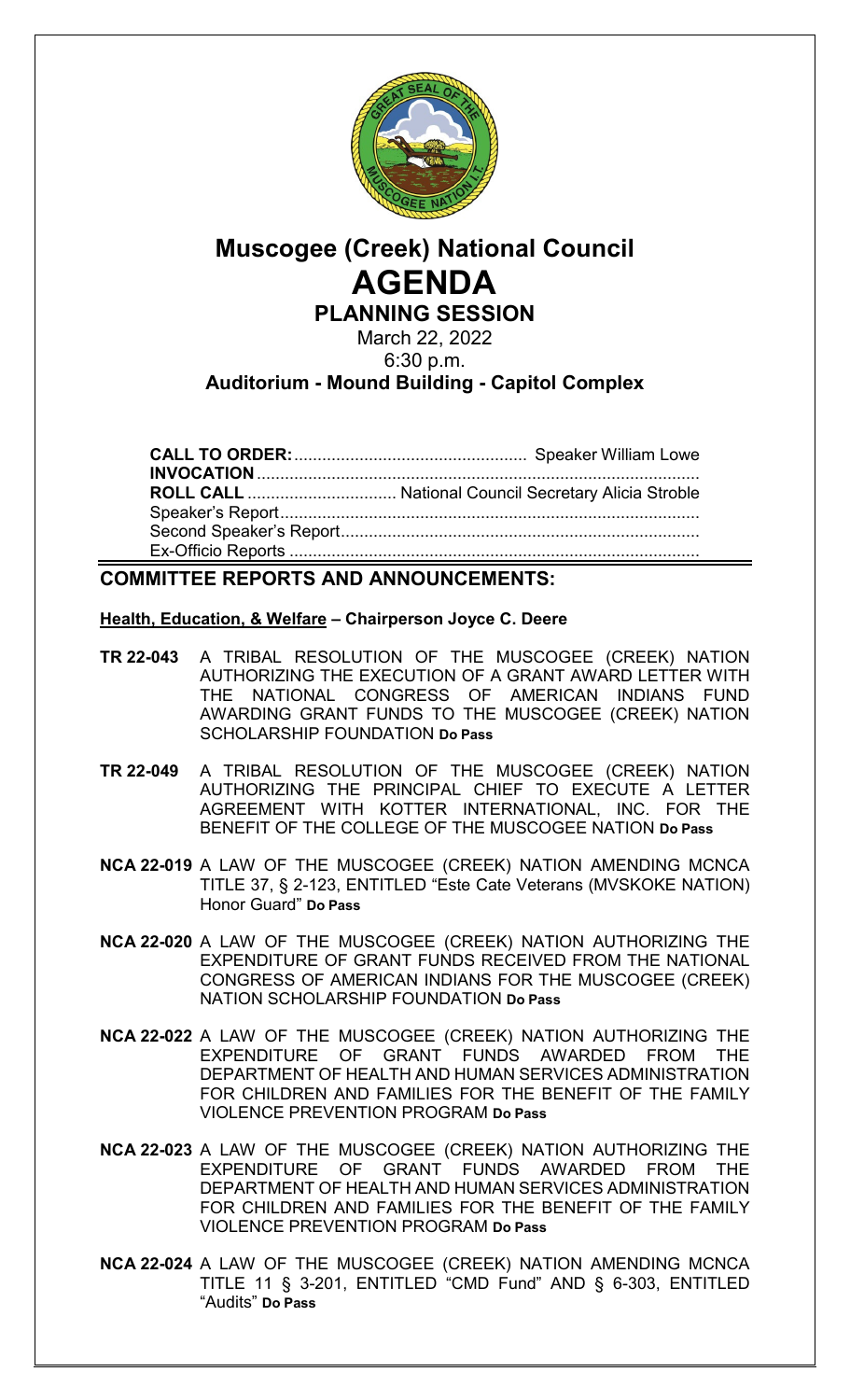Planning Session March 22, 2022 Page 2

- a) Items for Consideration
- b) Scheduled Committee Dates
- c) Other Announcements

#### **Land, Natural Resources & Cultural Preservation – Chairman Darrell Proctor**

- **TR 22-044** A TRIBAL RESOLUTION OF THE MUSCOGEE (CREEK) NATION AUTHORIZING THE PRINCIPAL CHIEF TO EXECUTE TWO SEPARATE AGREEMENTS FOR GAS INSTALLATION BY OKLAHOMA NATURAL GAS COMPANY FOR THE MUSCOGEE (CREEK) NATION GSA WAREHOUSE AND THE SAFE SPACE FACILITY LOCATED IN OKMULGEE, OKLAHOMA **Do Pass**
- **TR 22-045** A TRIBAL RESOLUTION OF THE MUSCOGEE (CREEK) NATION AUTHORIZING THE PRINCIPAL CHIEF TO EXECUTE A MEMORANDUM OF AGREEMENT BETWEEN THE MUSCOGEE (CREEK) NATION AND THE SCHULTER SCHOOL DISTRICT FOR THE SCHULTER SCHOOL PARKING LOT PROJECT **Do Pass**
- **TR 22-048** A TRIBAL RESOLUTION OF THE MUSCOGEE (CREEK) NATION AUTHORIZING THE PRINCIPAL CHIEF TO EXECUTE AN AGREEMENT WITH THE UNITED STATES DEPARTMENT OF HOUSING AND URBAN DEVELOPMENT, ACTING BY AND THROUGH THE SOUTHERN PLAINS OFFICE OF NATIVE AMERICAN PROGRAMS **Do Pass**
- **NCA 22-021** A LAW OF THE MUSCOGEE (CREEK) NATION AUTHORIZING AN APPROPRIATION OF FUNDS FOR THE INSTALLATION OF NATURAL GAS UTILITY SERVICE FOR THE MUSCOGEE (CREEK) NATION GSA WAREHOUSE AND SAFE SPACE FACILITY **Do Pass**
	- a) Items for Consideration
	- b) Scheduled Committee Dates
	- c) Other Announcements

#### **Business, Finance & Justice – Chairperson Thomasene Yahola Osborn**

- **NCR 22-006** A RESOLUTION OF THE MUSCOGEE (CREEK) NATIONAL COUNCIL DECLARING SUPPORT AND SOLIDARITY WITH THE PEOPLE AND NATION OF UKRAINE **Do Pass**
- **TR 22-046** A TRIBAL RESOLUTION OF THE MUSCOGEE (CREEK) NATION CONFIRMING THE NOMINATION OF GERALDINE (GERI) WISNER TO SERVE AS THE ATTORNEY GENERAL OF THE MUSCOGEE (CREEK) NATION **Do Pass**
- **TR 22-047** A TRIBAL RESOLUTION OF THE MUSCOGEE (CREEK) NATION CONFIRMING THE NOMINATION OF JEFFREY FIFE TO SERVE AS THE CHIEF OF STAFF OF THE MUSCOGEE (CREEK) NATION **Do Pass**
- **TR 22-050** A TRIBAL RESOLUTION OF THE MUSCOGEE (CREEK) NATION AUTHORIZING THE PRINCIPAL CHIEF TO EXECUTE A CONTRACT WITH KARPEL SOLUTIONS FOR THE BENEFIT OF THE OFFICE OF THE ATTORNEY GENERAL **Do Pass**

#### **Referred Legislation:**

**NCA 22-019** referred from the HEW Committee **NCA 22-021** referred from the LNC Committee

a) Items for Consideration